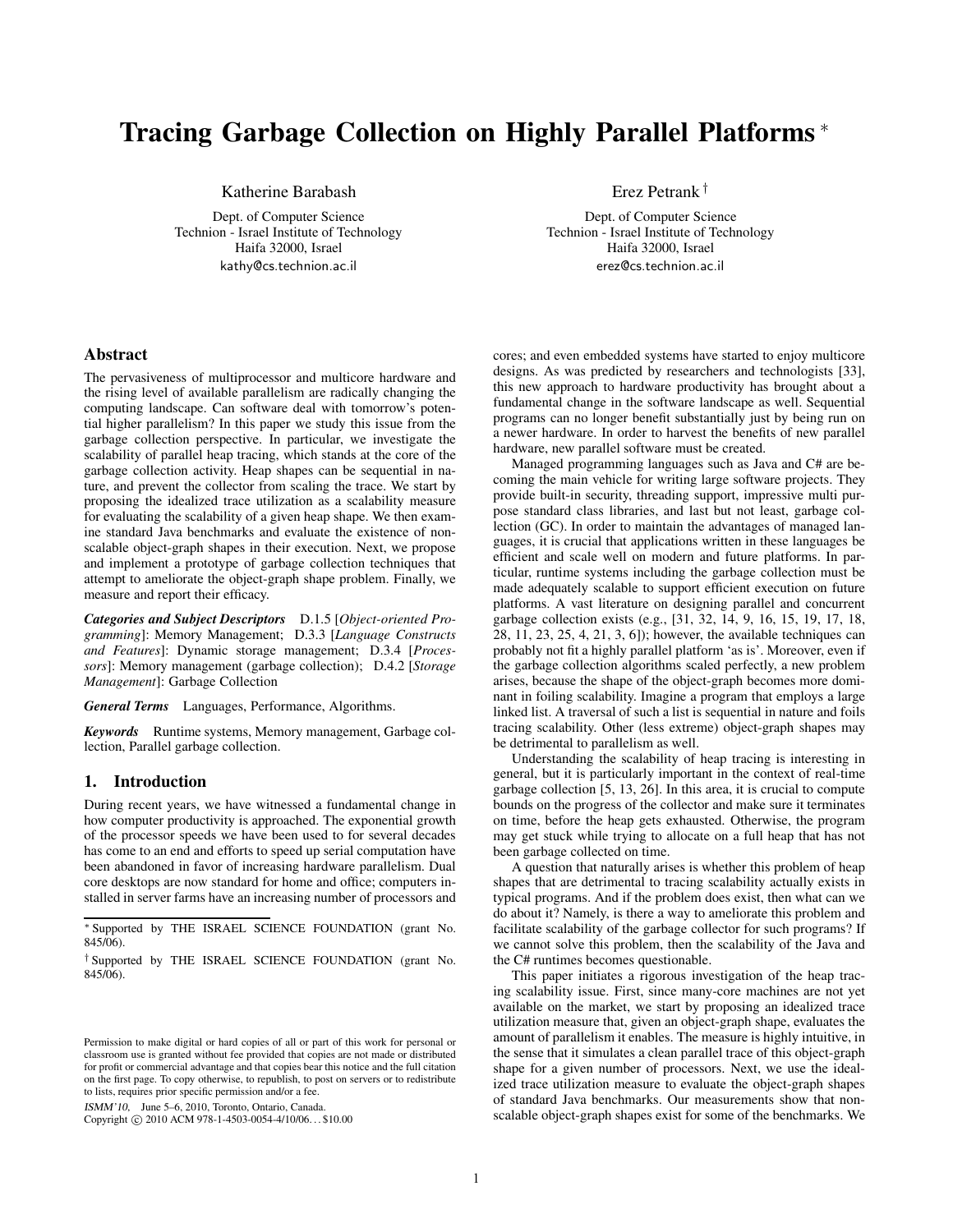then propose, implement a prototype, and evaluate a couple of solutions to this problem. Our solutions attempt to add functionality to the collector in order to ameliorate non-scalability of object-graph shapes.

The first solution is to let the collector (or the compiler) add pointers to the the headers of objects, to artificially modify the object-graph shape and make it more scalable. Details appear in Section 4.1. The second solution is to let additional garbage collection threads run on idle processors. These auxiliary collector threads pick objects at random in the heap and trace from them as if they were alive. At a later stage, it is determined whether the set of objects traced by each thread is reachable or not. The additional tracing can happen concurrently on many processors even if it is not yet clear which objects are alive, and thus this method entails high concurrency even with linked lists. Details appear in Section 4.2.

We have implemented a prototype, to evaluate the potential effectiveness of each solution, on Jikes RVM [2] using the MMTK [8]. We ran measurements on the SPECjvm98 benchmark suite, the SPECjbb2005 benchmark, and the DaCapo benchmark suite [1, 7]. We present and discuss these results in Section 5.

We could not check the actual benefits on a many-core platform, because many-cores cannot be (practically) obtained today. Nevertheless, we believe that preparing the ground for high parallelism is an important goal of system research. In particular, we believe that preparing memory management today for a highly-parallel platform that may arrive tomorrow is an important research goal.

*Organization* In Section 2 we define and study heap depths of standard Java benchmarks. In Section 3 we describe the idealized trace utilization measure we have devised to quantify object-graph scalability. In Section 3.1 we present scalability measurements for a variety of widespread Java benchmarks, and demonstrate that some of these benchmarks generate object-graphs with poor scalability. In Section 4 we describe two possible solutions. Implementations and results are discussed in Section 5. Related work is reviewed in Section 6, and we conclude in Section 7.

# 2. Preliminaries: Heap Depth and Tracing

Garbage collectors (GCs) trace objects in the heap to discover which ones are reachable. Tracing collectors, either mark-sweep or copying collectors, trace the heap in order to identify all the live objects; whereas reference counting collectors trace the transitive closure of dead objects whose reference counts drop to zero. This work concentrates on tracing collectors, often employed in today's large systems. These collectors trace all objects reachable from a well-defined set of pointers called *roots*. For details on classical garbage collectors, see [24].

The process of tracing live objects is iterative (or recursive). It starts from a list of objects directly reachable from the roots. Then, each object in the list is marked and each of the unmarked objects directly reachable from it is added to the list. The list of pointers is typically managed as a queue or a stack, creating a BFS or DFS traversals of the live objects respectively. A DFS traversal is usually considered more cache friendly [29], whereas a BFS traversal is more scalable, because more paths are discovered early on and better distribution of work is enabled.

By definition, each reachable object in the heap has one or more paths of pointers starting from a root and leading to it. The length of the shortest such path is defined as the *depth* of the object or its *distance from the roots*. The depth of the entire live objectgraph in the heap is defined as the maximum over the depths of all the reachable objects. Note that in order to discover an object of depth  $d$  during a heap trace, at least  $d$  pointers must be dereferenced sequentially. Therefore, deep objects are detrimental to the scalability of the trace. Even assuming a clean execution in which each object is traced in one single computation step, it still holds that using  $P$  processors to trace a heap in which the live object-graph has  $L$  live objects and depth  $D$  requires time of at least  $max\{L/P, D\}$  computation steps.

As a first step in our investigation we measured the objectgraph depth for all benchmarks in the following benchmarks suites: SPECjvm98 [1], SPECjbb2005 [1], and DaCapo [7]. These results extend previous work [20, 30], which provided similar measurements only for SPECjvm98 and pBob (a work-constrained version of SPECjbb2000). In order to perform the measurements, we changed the mark and sweep stop-the-world garbage collector of Jikes RVM to measure the live object-graph depth, and triggered a garbage collection very frequently during the run – after every 32 KBytes of allocation.

This step gave us a first glimpse into the existence of deep live object-graphs in typical benchmarks, and furthermore, on how object-graph shapes change during the execution of the benchmarks. It turned out that several benchmarks (*javac*, *raytrace* and *mtrt* of *SPECjvm98* and *bloat*, *pmd* and *xalan* of *blac06*) exhibit deep and narrow forms of live object-graphs. We note that these results are consistent with the partial information provided by previous work [30, 34]. An additional observation we could make was that non-scalable live shapes appeared consistently during the runs of some benchmarks (*mtrt* and *xalan*), but only occasionally in the run of others. These latter applications exhibited life cycle dependent patterns. For example, in *javac* and *bloat*, the depth of the object-graph increases consistently through the run (or phase in *javac*) while in *pmd* the object graph is very deep at the beginning of the run and is consistently shallow afterwards. The SPECjbb2005 benchmark consistently demonstrated an objectgraph of depth 24, for all heap sizes and in all garbage collection cycles throughout the execution. Thus, SPECjbb2005 produces a scalable object-graph and we do not study it further in this paper.

The scalability of the tracing procedure with benchmarks that only occasionally manifest non-scalable object-graph shapes is sensitive to the time at which the collections are triggered. An unlucky triggering, at a time when the object-graph is non-scalable, will create a non-scalable trace and behave badly on a highly parallel platform. On the other hand, if the triggering is always lucky, i.e., it always occurs at the times when the object-graph shape is shallow, then no scalability problem arises. The probability that an execution will hit a bad triggering point depends on the length of time in which the heap is non-scalable during the run, and on the frequency of performing a garbage collection. The latter is determined by the ratio between the size of the live space and the maximal size of the heap. When the heap is made large, collections become infrequent, and for some benchmarks, this means that they are less likely to hit a point in which the live-object shape is not scalable.

We proceeded by executing the benchmarks at regular runs during which the object-graph was scanned at times dictated by the dynamically triggered garbage collector, but with varying heap sizes. As expected, some benchmarks (*mtrt* and *raytrace* of *SPECjvm*) manifested deep object-graphs during regular scans for all (sane) heap sizes while the manifestation of deep object-graph shapes with other benchmarks (mostly *javac*) were sensitive to the maximal heap size provided to the JVM for the run. The smaller the heap size, the more often the garbage collection is run and the greater the chance for a tracing collection to occur when the object-graph is the deepest. Different GC cycles during the run experienced different object-graph depths. In Table 1 we present the maximal and the average object-graph depths for *SPECjvm* and *blac06* benchmarks together with the heap sizes used to obtain these results. We also report the number of GC cycles triggered by Jikes RVM on the selected heap size. To reduce the amount of presented data, we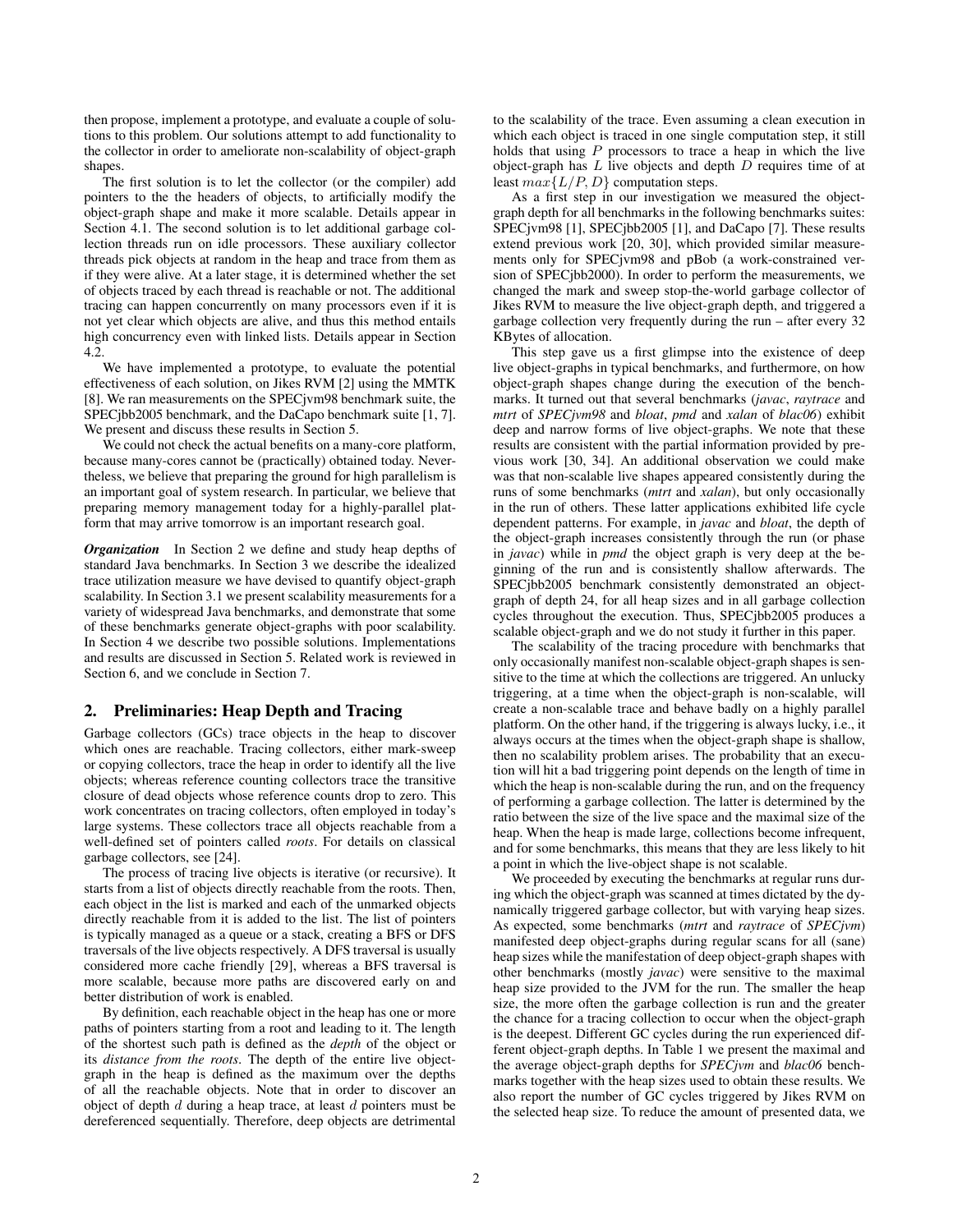| name     | heap size<br>(MBytes) | GC<br>cycles | max<br>depth | avg<br>depth |
|----------|-----------------------|--------------|--------------|--------------|
| db       | 32                    | 3            | 16           | 14           |
| jack     | 16                    | 34           | 38           | 36           |
| javac    | 32                    | 15           | 1,234        | 231          |
| jess     | 16                    | 63           | 32           | 29           |
| mtrt     | 32                    | 8            | 1,416        | 1,413        |
| antlr    | 32                    | 16           | 60           | 30           |
| bloat    | 48                    | 344          | 1,195        | 352          |
| hsqldb   | 128                   | 6            | 47           | 38           |
| iython   | 64                    | 49           | 128          | 124          |
| lusearch | 64                    | 65           | 38           | 14           |
| pmd      | 48                    | 59           | 18,482       | 362          |
| xalan    | 128                   | 129          | 8.476        | 4.199        |

Table 1. Number of GC cycles and maximal and average objectgraph depths for the SPECjvm98 and the DaCapo benchmark suites; and the heap size used to obtain the results with the normally triggered GC cycles.

have omitted data for *check*, *compress* and *mpegaudio* from all the tables and figures that follow. These benchmarks are very small in terms of their heap usage and their object-graphs are typically shallow. Data for benchmarks that show non-scalable live object-graph shapes and that will be discussed further in this paper is emphasized in bold typesetting.

In Figure 1, we show the distribution of objects depths when the object graph is the deepest encountered by a normally triggered GC cycle. For each possible depth (on the x-axis), the value on the y-axis depicts how many objects with this depth exist in the objectgraph. Note that for all the benchmarks, the number of objects (on the y-axis) is shown on a logarithmic scale. Furthermore, for benchmarks with deep object-graphs, we had to put the depths (on the x-axis) on a logarithmic scale as well, to make the data in the graph visible. These graphs show the long-tail distribution of objects' depths for *javac*, *mtrt*, *bloat*, *pmd* and *xalan* benchmarks. For example, in the heap built by *xalan*, the majority of the objects are of depth at 17 or less. Looking at higher depths, the shape of the object-graph becomes more and more narrow, until, starting from depth 39 there are only two objects at each depth.

The object-graph depth parameter alone cannot be considered a sufficient indicator of how well the object-graph yields itself to a parallel trace. Consider, for example, a trace executed on P parallel processors in which the object-graph consists of P very long linked lists of the same length. Although the above object-graph is very deep, the potential parallelization is excellent for this number of tracing threads. We, therefore, proceeded and further investigated the shape of the live object-graphs to identify their scalability.

# 3. Idealized Trace Utilization Measure

Next, we propose a measure that expresses the scalability of a given live object-graph with respect to a given number of processors. In the remainder of this paper, we will denote by *heap shape* the shape of the live object-graph in the heap. To better understand the scalability of heap shapes, we consider a simplified and clean version of a trace when run with a given number of processors. Recall that in a trace we maintain a list of objects to be scanned and iteratively pick one, mark it, and insert its unmarked descendants into the list. The tracing threads need to coordinate the selection of an object in the list, they need to synchronize the insertion of objects into the list, and in order to get well balanced work distribution they need to make sure that the work is evenly split.



Figure 1. Object distribution among the different depths. The xaxis represents the depth and the y-axis represents the number of objects found at that depth.

To measure the scalability of a given heap shape, we imagine an idealized tracing procedure that ignores all of these issues. We first assume that the load balancing is perfect. Namely, the list of objects that have been found reachable but not yet traced is accessible by all the tracing threads with no load-distribution or synchronization problems. Second, we assume that within a single clock tick<sup>1</sup>, a tracer thread can atomically pick an object A from this list, mark A, find all objects directly reachable from A, discover which of them are not marked, and mark and add these to the list. Third, we assume uniform memory access times, with no delays due to cache misses, cache line conflicts or false sharing. And last, we assume the BFS style of traversal which is geared towards higher parallelism. These assumptions imply that  $P$  tracing threads on  $\overline{P}$  processors can trace  $\overline{P}$  objects from the list (and add their descendants to the list) in a single clock tick. We call such trace runs *idealized traces*. The only remaining difference between such clean runs on different heap shapes is whether the work list contains P elements to be handled in each clock tick. If not, some processors become idle, and scalability is hindered.

For example, if the object-graph is a single linked list, then at any point in time the list of objects to scan consists of a single object and all tracing threads, except for one, remain idle throughout the trace. This happens because, at each clock tick, the single available object is pulled (by one of the threads) from the list, but scanning it only yields a single object that is added to the list instead of the one that was just pulled out. Therefore, at all clock ticks  $P - 1$  tracing threads are idle. The fraction of utilized CPU time during the trace is  $\frac{1}{P}$  and this fraction is monotonically decreasing with  $\overline{P}$ .

To measure the relevant properties of the heap shape, we have modified Jikes RVM collector to measure how many objects are available in the list at each clock tick. Of course, this number depends on the number of tracing threads (denoted by  $P$ ), because at any clock tick  $t$ , the first  $P$  objects are pulled out of the work list and all their descendants are added to the list. Note that because the assumptions above, this is inherent to the heap shape. It is independent of both the collector implementation and the particular

<sup>&</sup>lt;sup>1</sup> We use the term *clock tick* to denote the time it takes to execute a single computation step. In our idealized procedure, we assume synchronized cores, and ignore cache misses, page faults, interrupts, etc.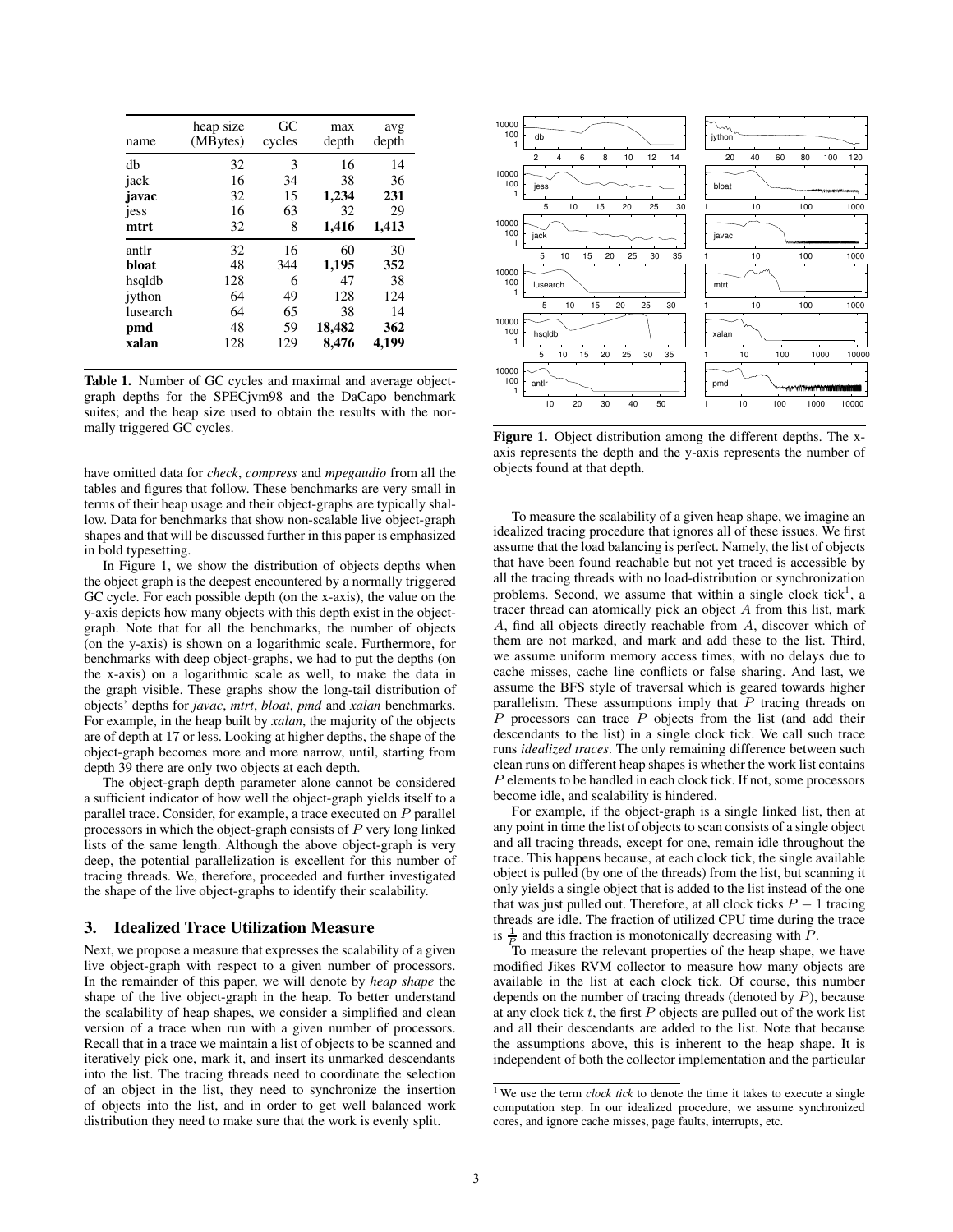

Figure 2. Worst case object graph idealized trace utilization for various levels of parallelism. The lines of *javac* and *bloat* are hard to distinguish as they almost collide, due to similar behavior.

hardware employed. Also, it can be measured on a single processor, i.e., evaluating this measure does not require a many-core platform.

From the above gathered information we distilled a single number, representing the processor utilization, which we report in this paper. For each clock tick, if  $P$  objects are available in the work list then all processors are utilized. However, if there are  $t < P$  objects available for scanning in the work list, then  $t$  processors are utilized at that clock tick, but  $P - t$  are not utilized, i.e., are idle. Going over the entire clean trace execution, we can compute the utilization for each clock tick, and also the percent of processor utilization during the entire run. This idealized trace utilization is the measure we propose for the scalability of a given heap shape, and this is what we report next for our benchmarks.

#### 3.1 Idealized Trace Utilization Measurements

We ran a modified version of Jikes RVM, computing the idealized trace utilization measure for 2 . . . 1024 processors. Our measurements cover the SPECjvm98 and the DaCapo benchmark suites, as it was established earlier that SPECjbb2005 does not manifest deep heap shapes. We computed the idealized trace utilization measure for each GC cycle and then observed the average and minimal values (over all collection cycles) for each benchmark run. Results are presented in Figures 2 and 3, where we show the worst case and average utilization as a function of the number of working processors P for every benchmark.

Recall that the idealized trace utilization measure is geared towards demonstrating non-scalability, as it runs imaginary perfectlycoordinating parallel tracing threads. When this measure shows bad utilization, we know that scalability is a problem. When it shows good scalability, it is not clear whether such good load distribution and speedups are attainable on a real system.

It can be seen that for machines with up to eight processors, which are typical of many of today's parallel platforms, the average-case scalability of all benchmarks looks good. Even on the worst-case measurements, some benchmarks exhibit 15% idle time, which is still reasonable. At the level of 32 processors, which is a level of parallelism available today, we start to see substantial idle times, which naturally increase when the level of parallelism goes up. To diminish the clutter in our graphs, we do not show data for benchmarks with worst case utilization values above 90%. Out of the fifteen benchmarks measured above, five came out as problematic for tracing on highly parallel platforms: *javac*, *bloat*, *mtrt*, *pmd* and *xalan*.



Figure 3. Average object graph idealized trace utilization for various levels of parallelism.

# 4. Improving the Scalability of Object Graph Tracing

The above measurements revealed the existence of Java benchmarks that generate heaps with inherently non-scalable shapes, limiting the scalability of parallel tracing. Poorly-scalable heap shapes should be avoided, since they may prevent Java applications from scaling on multiple computation cores. We proceed with proposing and studying possible solutions.

The main idea is to have runtime systems attempt to handle nonscalable structures and avoid problems that can result from certain patterns in them. There are various ways to handle this problem. Here we present our investigation of two approaches where problematic object-graph patterns are handled by the garbage collector.

#### 4.1 Adding Shortcuts

The first approach we investigated aims at modifying the objectgraph structure by adding new references that are invisible to the application, but useful for the tracing threads. The goal is to shorten the depth of objects, by creating shortcuts into long narrow structures. This yields a more shallow graph, which in turn, yields more work for the tracers to execute at earlier stages of the trace.

In this work, we built a prototype and used it for assessing the shortcuts method on standard benchmarks. Our prototype runs the benchmarks, and after each normal garbage collection trace, the application is paused. During that pause, the prototype fixes the heap using shortcuts as described below and then runs the trace again to observe how much the utilization has improved. Our scheme introduces one additional reference slot in the header of each object in the heap, initiating it with Null. When a potential shortcut to a deep object is discovered, the shortcut edge is installed in the header for use by the collector. We next describe how shortcuts are chosen to be added to the heap. Measurements and results are presented in Section 5.1.

Consider a heap object  $O$  and its subgraph, i.e., all objects reachable from O in the heap. We need to decide whether a shortcut should be added to  $O$ , and if it should, we need to select an object in O's subgraph as the target. To decide whether a shortcut is useful, we categorize the subgraph of  $O$  by two parameters: the size of the subgraph, i.e., how many objects are reachable from O, and the depth of the subgraph, i.e., the distance of  $O$  from the node that is farthest from it in the subgraph. We only install a shortcut in  $O$ if the size of its subgraph is larger than a predetermined threshold *size*, and if the ratio of the depth to the size of the subgraph is larger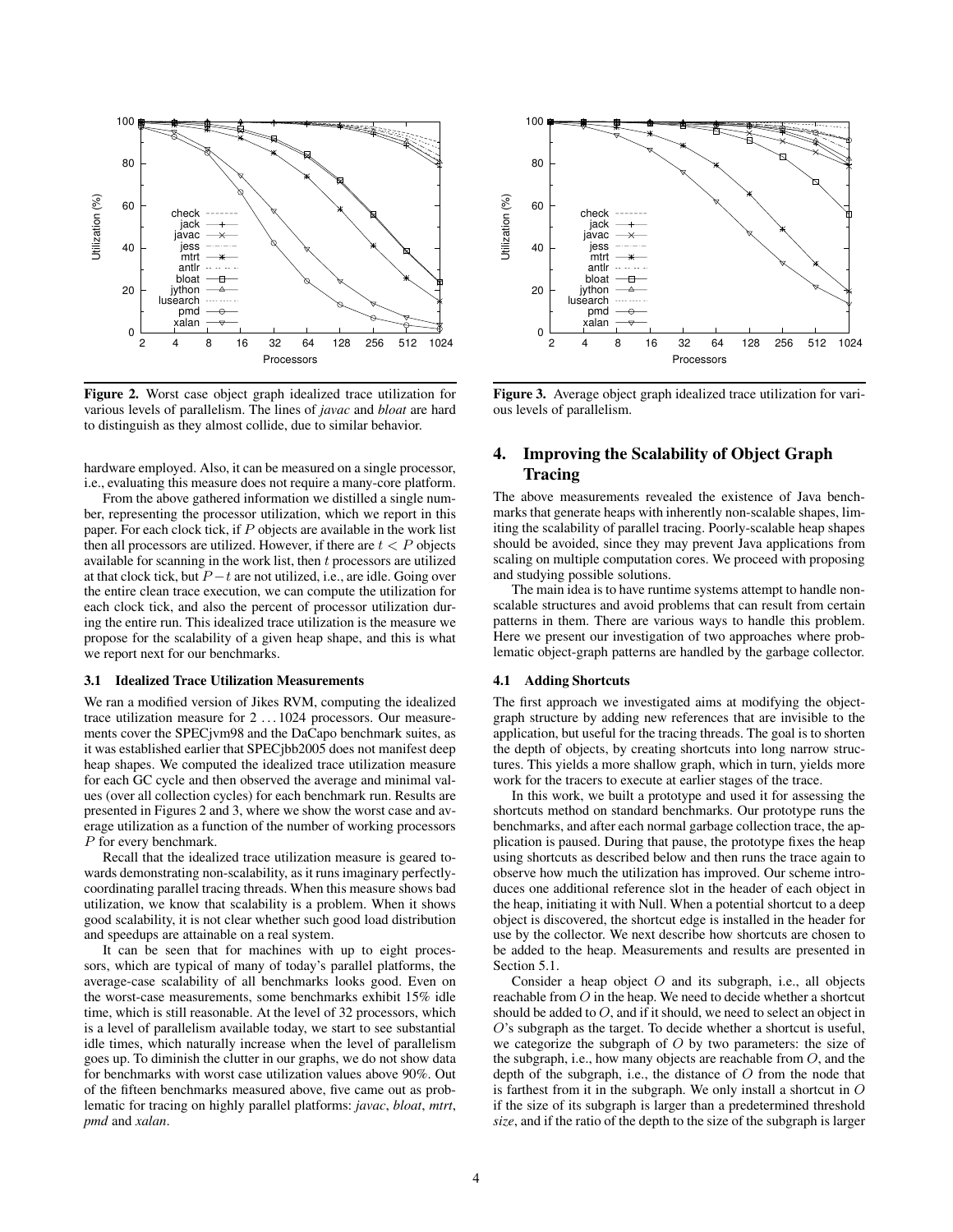

Figure 4. An example of a linked list with shortcuts added. Here, the *shortcut length* is 4 and the *shortcut distance* is 2.

than *ratio*. Note that the largest possible ratio value, which is 1, is obtained for a linked list structure.

Once a candidate object is found with a subgraph of appropriate parameters, we add a shortcut to it. It does not make sense to make the deepest object in the graph the target of the shortcut, because letting the trace jump to the end of the structure is not helpful. We, therefore, set a parameter *shortcut length*, which is always set as the length of all shortcuts. Also, often, when an object is a candidate for a shortcut installation, then its parent is also a good candidate. This is clearly the case for a linked list. However, it is not very effective to install shortcuts both in an object and in its parent, leading to a target and the target's parent. Thus, we also maintain a distance between installations of shortcuts, which is also a parameter denoted *shortcut distance*. An example is depicted in Figure 4.

We devised and implemented an algorithm that adds shortcuts to the graph during a traversal. The algorithm is a modified DFS traversal that upon retreating to a parent O during the traversal, retains enough information from the lower nodes to be able to evaluate the size and depth of O's subgraph. Furthermore, if a shortcut is required, then this modified DFS algorithm provides a target object in the subgraph whose depth is *shortcut-length* with respect to O. At this point, the tracer installs a shortcut from O to the target. Our modified DFS was incorporated into Jikes RVM and the implementation was used to check the efficacy of the shortcuts. We do not elaborate on this algorithm in this short version of the paper, as it is not a target in this investigation, and its description requires more space.

To obtain the measurements presented in Section 5.1, we computed the idealized trace utilization measure, described in Section 3 above, before and after the shortcuts were added. We removed all the shortcut references after each collection so they have no bearing on the next collection cycle. The algorithm can be run by several tracers simultaneously with no additional synchronization. Note that this scheme cannot fail the correctness of the garbage collector as no object can cease to be reachable as a result of adding shortcuts.

Our implementation is a prototype because we have conveniently added shortcuts to the heap while the world is stopped. In a real implementation one has to decide when to add the shortcuts and how to maintain them efficiently and effectively.

#### 4.2 Tracing Randomly in Parallel

The second approach we investigated does not modify the heap shape at all but attempts to use idle processors to trace random elements in the heap. The idea is that when a deep data structure actually exists in the heap, then the trace cannot be well parallelized and processors become idle during this time. Such idle threads can be used to trace objects randomly and when lucky, aid the tracing effort and increase scalability. This method was mentioned in [12] but as far as we know has not been investigated prior to this work.

Denote the effort of the normal tracing threads as the *main trace*. While the main trace is executing, a thread that becomes idle selects



Figure 5. An example of a red trace, which is hit by the main trace. Note that only some of the red vertices are reachable. The rest create floating garbage.

at random an object in the heap that has not yet been marked. It then traces the descendants of this object, marking the objects and its descendants with a special color uniquely assigned to this thread, say red. If the main tracing procedure discovers that a red object is reachable from the roots, then the entire red component is declared reachable and the front of the red trace is added to the work list of the main trace.

This method, though simple to describe, has some problems. First, if the main trace hits a red object, we can be sure that *some* of the red objects are alive, but not all of them. It is possible that the main trace discovered a reachable red object, but one that is deep in the trace of the idle thread. All its predecessors in this trace may actually be unreachable. An example is depicted in Figure 5. So if we do not want to trace from the reachable red object and determine accurately which red objects are reachable, then we need to assume conservatively that all red objects are reachable too. This creates an inaccuracy in the trace and implies floating garbage<sup>2</sup>. To restrict the amount of floating garbage, we limit the number of objects that an idle thread marks with any single color by the *trace-limit* parameter. Second, note that there is a need to synchronize access to the color marks in the objects and to detect trace completion correctly. This synchronization is essential to achieve algorithmic correctness and can add an overhead.

In the implementation we investigated, each idle thread chose a random unmarked element, obtained a unique color and marked the object and its descendants by the unique colors, until *tracelimit* objects were marked. At this point, it recorded the objects on its trace list, i.e., the objects that had been marked by the unique color, but whose children had not yet been visited, in a special list associated with this color. It then looked for more tracing work to be executed. When the main trace encountered an object marked by a color  $c$ , it made a note that  $c$  is reachable and added the objects from the c-trace list to the main trace list. A different encounter is possible when a trace of color  $c_1$  traces into an object that has already been marked by a different color  $c_2$ . In this case, we make a special note that the reachability of  $c_1$  implies the reachability of  $c<sub>2</sub>$ . In general, we keep such records for each pair of colors. Thus, when a color is discovered to be reachable, all colors reachable from it are immediately identified as reachable as well. The trace is completed when all the main tracers are done and trace lists of all the reachable colors are processed. Note that processing a reachable color's trace list can make more colors reachable so that their lists have to be processed as well.

Our prototype implementation does not really run on a manycore but on an eight-core machine. We decided to check this method, by letting four cores run the main trace, while the other four cores ran the task of the idle threads, picking objects at random

<sup>2</sup> *Floating garbage* is a term that denotes all unreachable objects that the collector does not identify as such, and does not reclaim.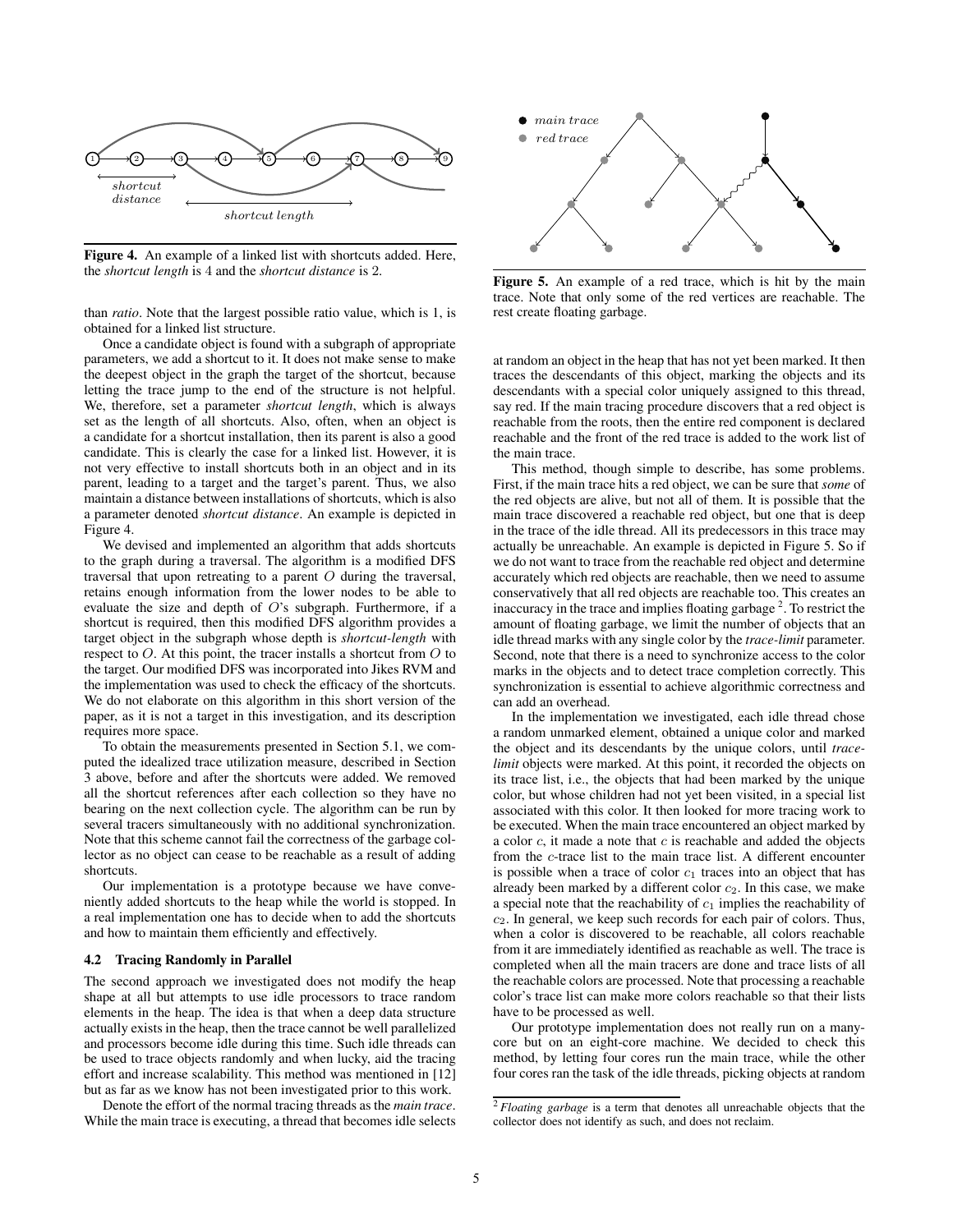and tracing their descendants. This execution gave us an indication of how well this method works when half of the processors are idle and perform random traces during the execution of the main trace. It simulates a scenario in which half of the threads make progress in the main scan, and at the same time, half of the threads seek random traces to aid the main trace.

As before, a real implementation would have to make various implementation decisions that we settled in ways convenient to us and suitable to the system with which we worked. First, we chose the objects to be scanned at random in the following manner. Each thread has a random number generator seeded with a unique seed. When a new root is needed, the thread generates two new random numbers. The first random number is used as a heap offset to obtain the beginning of an allocation block. We then inspected objects in this block, using the second random number to skip slots between the inspected objects. Objects that were found to be already marked by the regular or the additional tracers were excluded from the search, as were primitive arrays that contain no pointers.

The parameter that needs tuning is the *trace-limit*, which limits the number of objects that can be traced with each unique color as discussed above.

#### 4.2.1 Random choices with filters and biases

In the simple scheme, unmarked objects are chosen randomly in the heap, and their descendants are traced. Note that if a dead object is chosen, then its descendants are traced in vain, and effort is wasted. Therefore, the question arises whether we can bias the choice of objects to be more effective.

Our initial measurements were not very encouraging because a lot of the idle threads' work was in vain. The main problem is that the chances of picking a dead object and tracing its descendants are high to start with, and they monotonically increase as the live objects become marked. This problem is reflected in our initial measurements. Can this method be improved?

In general, it is possible to further filter randomly picked objects for some desired properties, like the number of referents, objects size or object type. Another possible solution would be to use more specific hints collected by runtime helpers when the program is run, such as information about objects that were recently updated and thus have higher probability of being alive, or compile-time information on which objects have a higher probability of being a part of a recursive data structure.

One good bias that is obtained for free in our Jikes RVM based implementation is that it only considers blocks that have been allocated or that are ready for allocation. It does not consider large, free spaces that are not yet allocated. Nonetheless, this is not enough to make the method a winner. We, therefore, made an ad-hoc check to see whether additional information can help. In particular, we added the following test for every inspected object. We accessed the object's type information at runtime, and checked whether the object had a reference to an object of the same type as its own. On the positive side, this test improves the likelihood that a linked list will be chosen. On the other hand, this test does not recognize all the possible deep structures. It must be remembered that this filtering test is only a prototype meant to validate the potential of further optimizations.

#### 5. Results

We implemented our two prototypes on Jikes RVM version 3.1.0, using the stop-the-world mark-and-sweep collector as the starting point. We ran the prototypes on an IBM x3400 system featuring 2 Intel(R) Xeon(R) E5310 1.60GHz quad core processors.

As discussed above, we did not measure the execution time of the prototypes, as the above platform is not a many-core machine. We evaluated the idealized trace utilization measure on the different heap shapes. Therefore, a single run for each measurement point sufficed for the method of adding shortcuts. For the method of tracing through random roots, every measurement point is averaged over 5 runs to account for the nondeterminism resulting from picking roots at random.

#### 5.1 Adding Shortcuts

In this section we report the results of computing the idealized trace utilization measure before and after adding shortcuts as explained in Section 4.1. For each GC cycle, we first measured the idealized trace utilization, then added shortcuts, and finally, measured the idealized trace utilization of the resulting object-graph. For each execution, we have accumulated these values in order to compute the worst and the average values among all the GC cycles. In what follows, we present and analyze the worst case utilization and the average utilization, and report the maximal and the average number of shortcuts that were added to achieve the impact.

Recall that the algorithm described Section 4.1 uses several parameters. We have set the following values: we only added shortcuts to an object whose subgraph has size of at least 50 objects and depth-to-size ratio of at least 0.2. The distance between the shortcut source and the shortcut target (*shortcut length*) was set to 50 and the distance between two consecutive sources in the same path (*shortcut distance*) was set to 25.

For benchmarks with no obvious scalability problems, the algorithm did not add shortcuts at all and so there was no change in object-graph properties and in the calculated measure. These benchmarks were: *check*, *compress*, *jess*, *db*, *mpegaudio*, *jack*, *hsqldb*, and *lusearch*. For *antlr*, there were several cycles where the algorithm added a few shortcuts but this had no effect on the already highly scalable heap shape of *antlr*. The maximal amount of added shortcuts was 16, while the average was less than 10, in a heap of about 230,000 live objects. It was already observed in Section 3.1, that all the above benchmarks show no problematic heap shapes. This result provided a sanity check: our algorithm does not introduce unneeded shortcuts.

For the *jython* benchmark, almost the same amount of shortcuts were added in all the collection cycles: a maximum of 263 shortcuts and an average of 251. This may seem superficial as *jython* did not show poor heap shapes in Section 3.1 for up to 512 processors. However, as can be seen in Figures 2 and 3, for 1024 processors the utilization of *jython*'s heap shape drops to 82 on average and to 81 in the worst case. Indeed, when shortcuts are added, the utilization improves for this large number of processors. Figure 6 shows this improvement graphically. We note here that while *jack* benchmark shows idealized trace utilization measure values similar to those of *jython* in Figures 2 and 3, our algorithm did not add shortcuts in *jack*. This can be explained by the smaller size of *jack* benchmark as compared to *jython* both in terms of running time and the heap size. There are on average about 500 thousands live heap objects in *jython* while only a 100 thousands live objects in *jack*; moreover, *jython* requires 64 MBytes of heap while *jack* fits comfortably in 16.

Dramatic improvements were obtained for *mtrt* as shown in Figure 7. The maximal number of added shortcuts was 110 and the average was 94, in a heap of about 500 thousands live objects. Excellent improvements were obtained for *xalan* too, as shown in Figure 8. The maximal number of added shortcuts was 888 and the average was 536, in a heap of about 400 thousands live objects. Consistent improvement was achieved for *bloat* as well, as shown in Figure 9. The maximal number of added shortcuts was 940 and the average was 378, in a heap of about 400 thousands live objects.

For the *javac* and the *pmd* benchmarks no consistent results were obtained with our default set of parameters. It was noted before (see Table 1) that these two benchmarks generate deep object-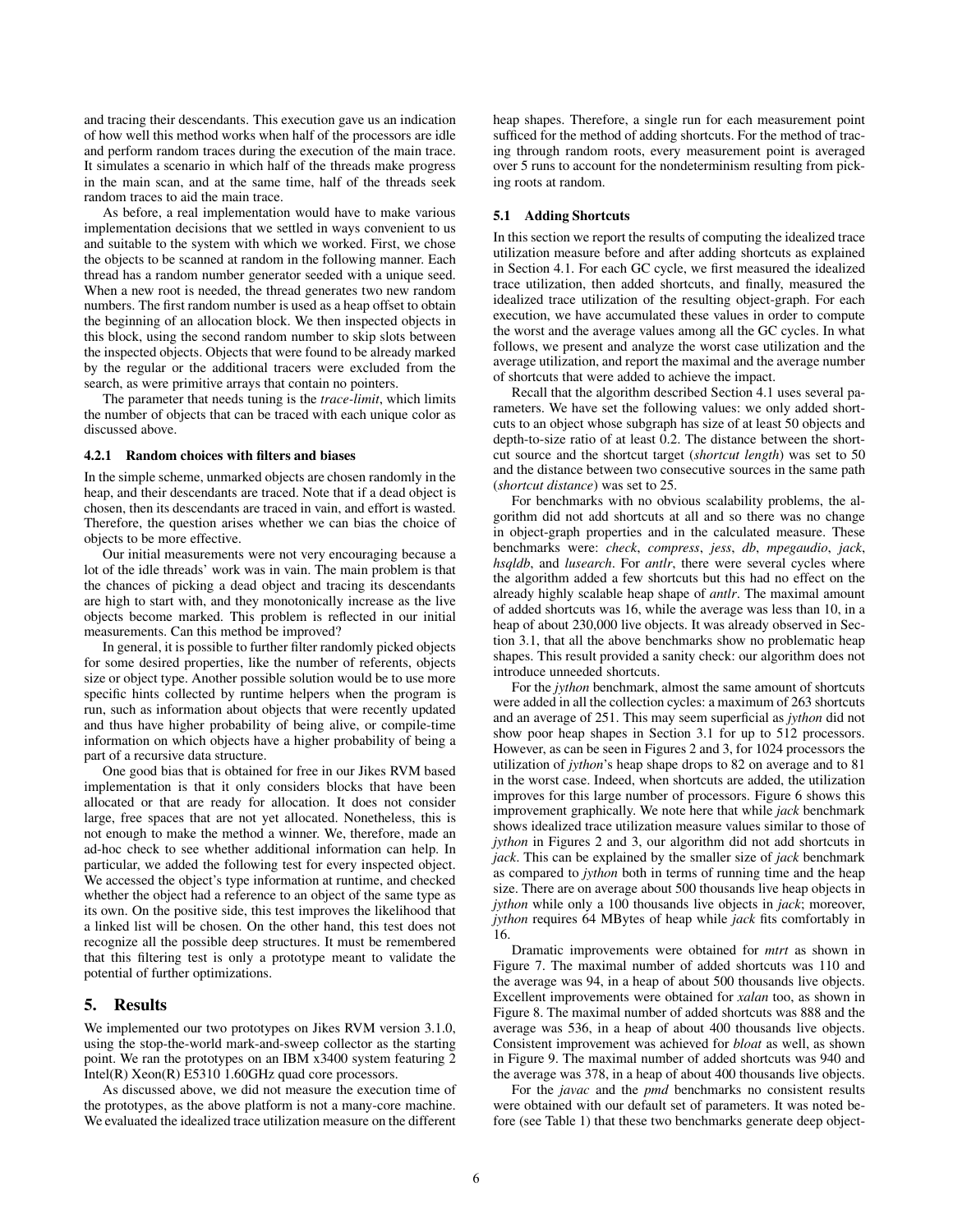

Figure 6. Worst case object-graph trace utilization before and after adding shortcuts for *jython*.



Figure 7. Worst case and average object-graph trace utilization before and after adding shortcuts for *mtrt*.



Figure 8. Worst case and average object-graph trace utilization before and after adding shortcuts for *xalan*.



Figure 9. Worst case and average object-graph trace utilization before and after adding shortcuts for *bloat*.



Figure 10. Worst case object-graph trace utilization before and after adding shortcuts for *javac* and *pmd*.

graphs only at some points during the program's execution. For *javac*, the live object-graph depth grows throughout the benchmark cycle; for *pmd*, the live object-graph is very deep at the beginning and remains consistently shallow afterwards. When the heap is large relative to the live objects set, garbage collection tends to be triggered at points where the object-graph is shallow. This is why for these two benchmarks, the average case value of the idealized trace utilization measure is very different from the worst case. With the default set of parameters we could see only a few garbage collection cycles during the run for which improvement was gained. This was not frequent enough to show on the average case, and did not happen for the worst-case cycle. Still, in those rare cycles the depth was reduced by a factor of 10 and the idealized trace utilization measure score was improved.

Since the default set of parameters did not allow improvements, we attempted further tuning. We attempted reducing the amount of added shortcuts (by increasing the shortcut distance). For *javac*, we increased the minimum subgraph size from 50 to 500, reduced the depth-to-size ratio from 0.2 to 0.1, and increased the shortcut length from 50 to 100. As a result, less shortcuts were introduced: a maximum of 292 shortcuts and an average of 16 shortcuts were introduced in the heap that contained about 383 thousands live objects. In addition, these shortcuts were longer than with the default shortcut length parameter and succeeded in collapsing worst case object graph. In Figure 10 we can see that the utilization has improved with the new set of parameters for the worst-case; the average was less affected because the worst case is rare in *javac*.

A similar tuning was required for *pmd*. We increased the limit on the subgraph size to 600, reduced the depth-to-size ratio limit to 0.1, increased the shortcut length to 120, and the shortcut distance to 40. As a result, a maximum of 5,874 shortcuts and an average of 432 shortcuts were introduced in a heap of about 434 thousands live objects, leading to impressive improvement of the worst-case utilization shown in Figure 10.

As we see in the example of the *javac* and *pmd* benchmarks, it may be possible to achieve better improvements by additional tuning. In general, it would be interesting to investigate the relationships between the algorithm parameters, the amount of added shortcuts and the resulting change in the heap shape. Another interesting question for future research is how to dynamically fit the algorithm's parameters to the application at hand.

#### 5.2 Tracing Randomly in Parallel

We now turn to reporting the results of our prototype implementation of random tracing by idle threads on the SPECjvm98 and the DaCapo benchmarks. To evaluate the efficacy of this approach, we needed to adapt the idealized trace utilization measure from Sec-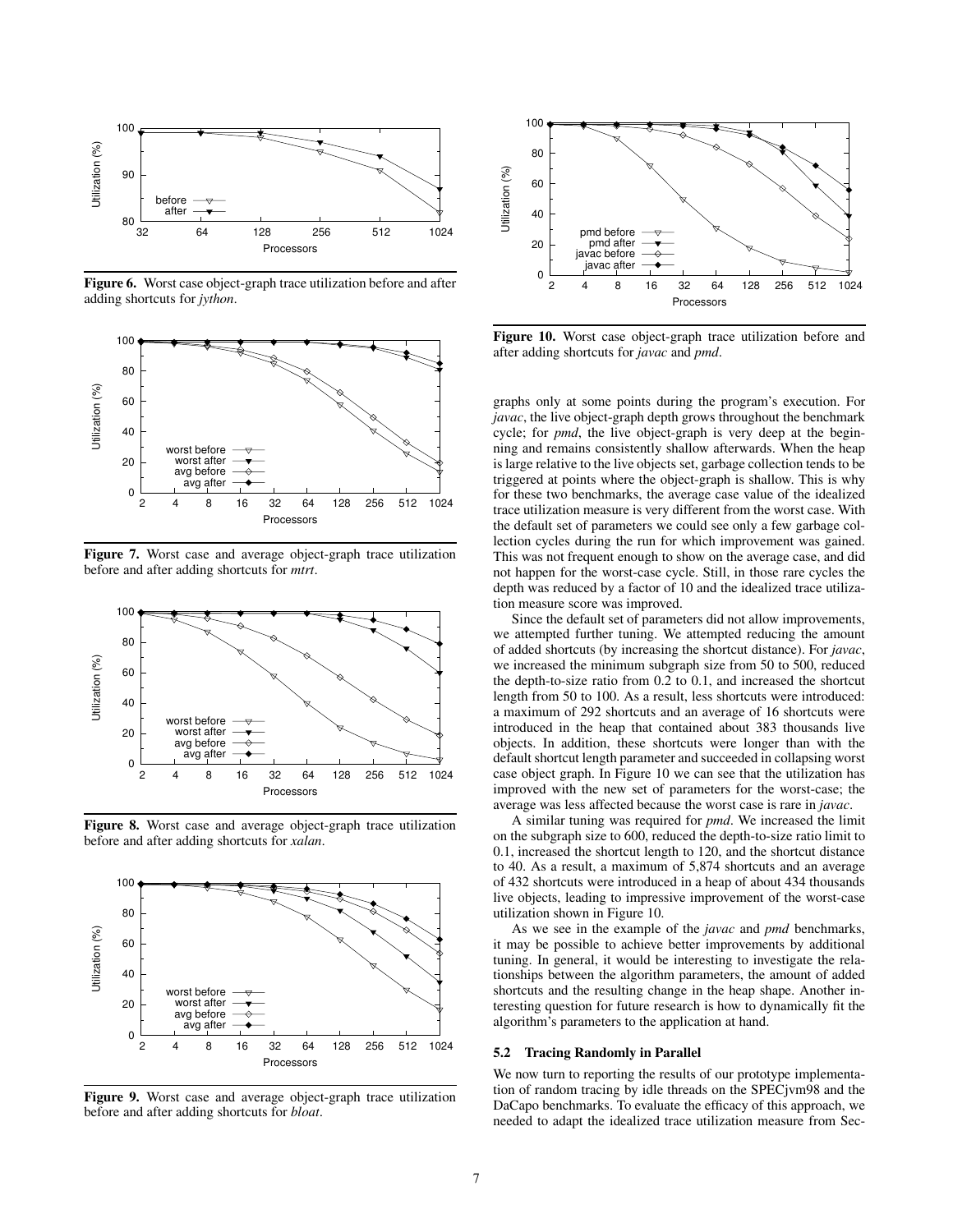

Figure 11. The change in utilization when using random trace without the filter for *mtrt*.

tion 3 to take into account the extra color tracing. We modified it as follows. Consider the heap at the end of the trace. It contains both reachable and unreachable objects and some connected subgraphs are colored in various colors. Some of these colored components are considered reachable and some unreachable, depending on the reachability status of the color. We now compute the idealized trace utilization measure while treating the additional colors in a special manner. We optimistically assume that all the special tracing by reachable colors was executed before the main trace encountered it. In practice, it is possible that some of it was executed concurrently, but we ignored this possible delay. Under this assumption, when the main trace hits a color, say red, we think of it as if all red objects are added to the trace immediately at no cost, whereas the work list of the red color trace is added to the main work list at that same clock tick. Thus, more objects are available to the main trace earlier and the load balancing improves. Given this special color treatment we evaluated the idealized trace utilization measure of a heap in the presence of special color tracing.

To collect the results, for each garbage collection cycle we ran the following three passes. We first evaluated the scalability of the heap shape according to the idealized trace utilization measure as described in Section 3. Next, we ran the main trace on half of the processors and the special color trace on the other half of the processors as explained in Section 4.2. Finally, we ran an evaluation on the obtained heap taking note of the special colors as described above. We therefore obtained the same type of results as for the shortcuts method, showing for each possible number of processors, the improvement in the scalability of the trace.

In Figure 11, we report the improvement obtained for *mtrt*. In fact, the improvement seems negligible for this method. However, when introducing the random choice filter described in Section 4.2.1, the improvements become significant, see Figure 12. Thus, for *mtrt*, picking at random only objects that reference an object of the same type is effective for obtaining improvements with random tracing.

For *javac* the results were not as good. Without the filter (see Figure 13), we could not gain much improvement for the worst-case collection. Moreover, on the average, the scalability deteriorated due to a large amount of dead objects that were traced in vain. With the filter, the situation was a bit better; we did not get deterioration, but the improvement was negligible as shown in Figure 14.

To understand the behavior of the random tracing algorithm, we report some statistics collected during the trace in Tables 2 and 3. For each benchmark, we report the total number of live objects in the heap and the amount of objects colored by the additional tracers. The latter amount is presented as a percentage of live objects. Since in some cases there are more dead than live objects,



Figure 12. The change in utilization when using random trace for *mtrt*, with the filter described in Section 4.2.1.



Figure 13. The change in utilization when using random trace without the filter for *javac*. While there were a lot of GC cycles with improved utilization, including the worst case, the average utilization became worse due to many dead recursive structures traced by the special trace in other GC cycles.



Figure 14. The change in utilization when using random trace for *javac*, with the filter described in Section 4.2.1.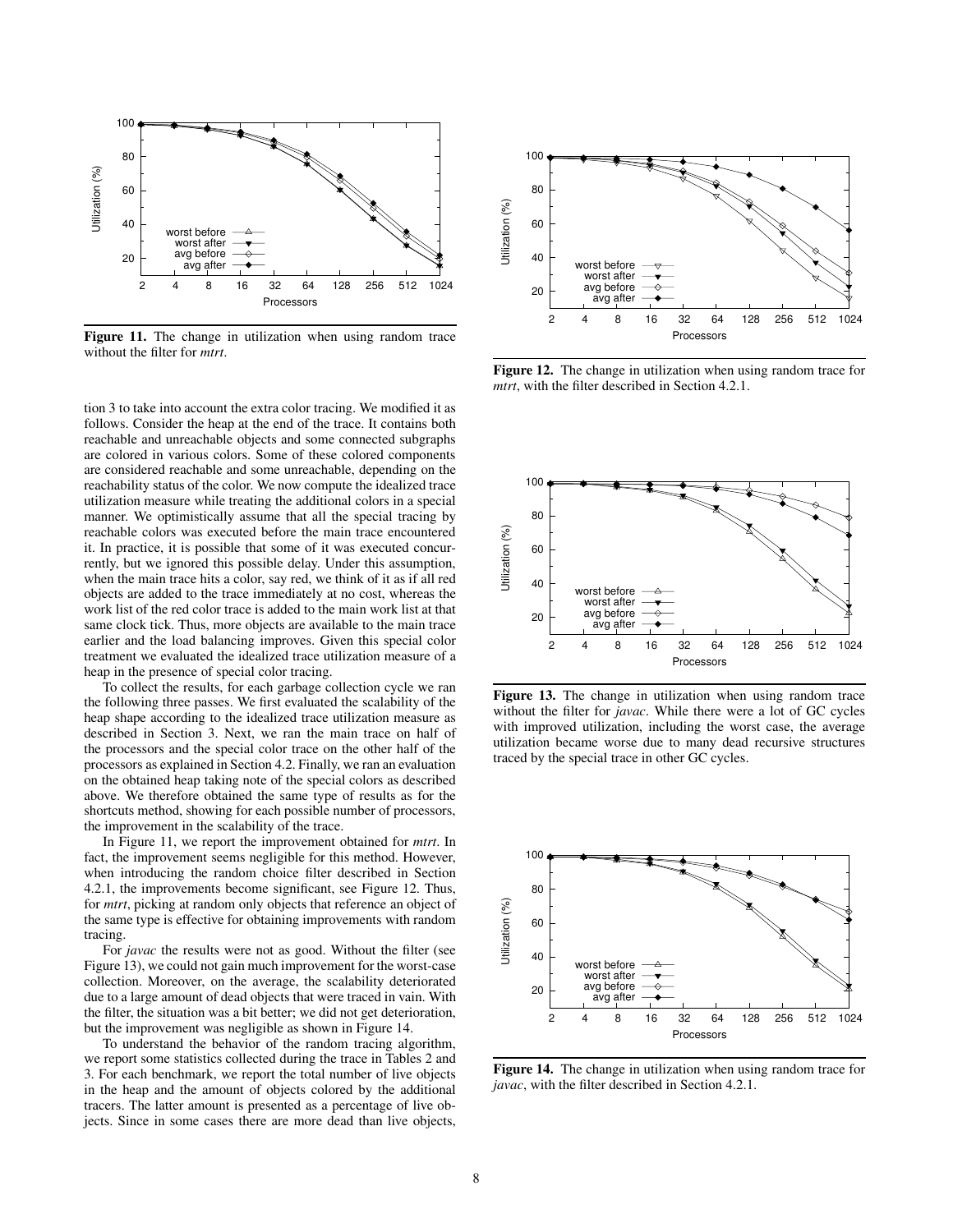| name     | live<br>objects<br>(thousands) | useful<br>helpers<br>work $(\%)$ | wasted<br>helpers<br>work $(\% )$ | floating<br>garbage $(\%)$ |
|----------|--------------------------------|----------------------------------|-----------------------------------|----------------------------|
| db       | 384                            | 3.99                             | 0.01                              | 0.01                       |
| jack     | 110                            | 11.7                             | 0.16                              | 0.072                      |
| javac    | 316                            | 9.3                              | 0.16                              | 357.6                      |
| jess     | 128                            | 11.9                             | 0.17                              | 0.12                       |
| mtrt     | 363                            | 8.69                             | 0.72                              | 12.52                      |
| antlr    | 220                            | 9.9                              | 0.95                              | 7.14                       |
| bloat    | 380                            | 7.94                             | 0.05                              | 0.07                       |
| hsqldb   | 3,360                          | 4.11                             | 0                                 | 0                          |
| iython   | 128                            | 3.31                             | 0.04                              | 0.023                      |
| lusearch | 230                            | 9.16                             | 0.08                              | 0.17                       |
| pmd      | 370                            | 7.25                             | 0.41                              | 37.24                      |
| xalan    | 330                            | 5.89                             | 0.07                              | 0.84                       |

Table 2. Properties of the random trace with a trace-limit of 1000 (no filter): overall number of live objects, the percentage of live objects discovered by random trace, the percentage of dead objects traced by the helper threads, and the percentage of objects that became floating garbage due to the random trace. All the percentages are of the overall number of live objects.

the percentage of traced objects can exceed the 100%, as it sometimes does. To obtain better understanding of the trace, objects colored by the additional tracers are separated into three categories: (1) reachable objects colored by reachable colors, (2) unreachable objects colored by unreachable colors, and (3) unreachable objects colored by reachable colors. The reported information is accurate, since we determine reachability in a separate independent regular trace, while the program is still halted. Work invested into tracing objects of type (1) can be considered *useful* because it saves time for the main trace and parallelizes the trace. Tracing objects of type (2) is *wasted*, since it does not help the main trace and does not harm it. Tracing objects of type (3) is *harmful*, as it creates floating garbage and can impose additional work on the main trace because the main trace continues to trace from where the helper threads finished. As can be seen in the tables, large percentages of floating garbage created by additional tracers is the main problem we encountered with *javac*.

The tests were run with a trace-limit of 1000, i.e., the number of objects colored by any color does not exceed a thousand. The results are produced for every GC cycle. For the statistics, we then computed the average values for the run. To account for the algorithm's non determinism resulting from random object picking, we ran each benchmark five times and averaged the results. In Table 2 we report the results obtained without the filter and in Table 3 – with the filter. It can be seen that the filter, i.e., the bias towards objects that can reference their own type, typically increases the percentage of useful work by the tracers and reduces the amount of floating garbage. The latter is especially noticeable for *javac*. But it is not deterministic. For *pmd* the floating garbage actually increased with the use of the filter.

# 6. Related Work

Much of the related work was already mentioned when relevant in the paper. We further mention the most relevant such work here.

Researchers developing garbage collection algorithms have noted long ago [9] that deep linked lists of objects can be a source of imbalance and poor scalability for parallel heap tracing. Developers of load balancing algorithms for parallel garbage collection trace [19, 22, 6, 34] either explicitly state that long linked lists

| name     | live<br>objects<br>(thousands) | useful<br>helpers<br>work $(\%)$ | wasted<br>helpers<br>work $(\%)$ | floating<br>garbage $(\%)$ |
|----------|--------------------------------|----------------------------------|----------------------------------|----------------------------|
| db       | 384                            | 10.8                             | 0.036                            | 0.004                      |
| jack     | 110                            | 25.8                             | 0.08                             | 0.024                      |
| javac    | 316                            | 14.61                            | 0.14                             | 27.01                      |
| jess     | 128                            | 30.22                            | 0.21                             | 0.045                      |
| mtrt     | 363                            | 18.25                            | 2.31                             | 0.92                       |
| antlr    | 220                            | 13.93                            | 1.35                             | 0.13                       |
| bloat    | 380                            | 17.58                            | 0.13                             | 0.2                        |
| hsqldb   | 3,30                           | 4.8                              | 0.023                            | $\Omega$                   |
| iython   | 128                            | 12.2                             | 0.1                              | 0.03                       |
| lusearch | 230                            | 20.75                            | 0.78                             | 0.467                      |
| pmd      | 370                            | 14.39                            | 0.58                             | 51.24                      |
| xalan    | 330                            | 15.74                            | 0.11                             | 0.98                       |

Table 3. Properties of the random trace. This table is similar to Table 2 except that the random choices filter described in Section 4.2.1 was used.

present a scalability problem or implicitly assume that such structures are rare or non existent.

Recently, a study of object-graph depths was reported by Siebert [30] in the intention of pointing out problems with highly parallel tracing. They reported long linked lists in several SPECjvm98 benchmarks and offered theoretical prediction on how maximal object-graph depth can influence the scalability of garbage collection tracing. Another relevant study trying to predict the scalability of parallel garbage collection tracing was performed back in 2001 by Endo et al [20]. They measured the object-graph depths to make scalability predictions. Ming Wu and Xiao-Feng Li [34] report that they did not encounter the problematic object-graph layouts in their experiments with the *pseudojbb* benchmark, which is a work constrained version of the *SPECjbb* benchmark. This is consistent with our result that *SPECjbb* has a very consistent shallow object-graph of depth 24.

We improve over the above previous work by extending the benchmark coverage. We also propose and study the idealized trace utilization measure, which provides more information on the scalability of a heap shape. The measurements in this work are consistent with the partial results obtained in previous work and provide more information on more benchmarks. In the second part of this paper, we also investigate avenues to ameliorate the tracing scalability problem. As far as we know, this is the first study of possible ways to ameliorate the heap shape scalability problem.

Click [12] proposed the idea of using idle processors to randomly trace objects and aid the trace of non-scalable heap shapes. As far as we know his proposal was not implemented, nor investigated prior to this work. Also, as far as we know, the method of adding shortcuts was not previously proposed.

# 7. Conclusion

As garbage collected languages remain highly desirable and as the amount of parallelism is steadily rising, expected to reach tens and hundreds of processors available to trace a heap, the question of tracing scalability becomes acute. In this paper we provided an investigation of the heap-tracing scalability. We started by proposing the idealized trace utilization measure. Next, we demonstrated that heap shapes with low scalability are produced by some of the standard Java benchmarks. Such heap shapes can foil the scalability of the application on highly parallel platforms, due to the non-scalability of the garbage collection tracing activity during the